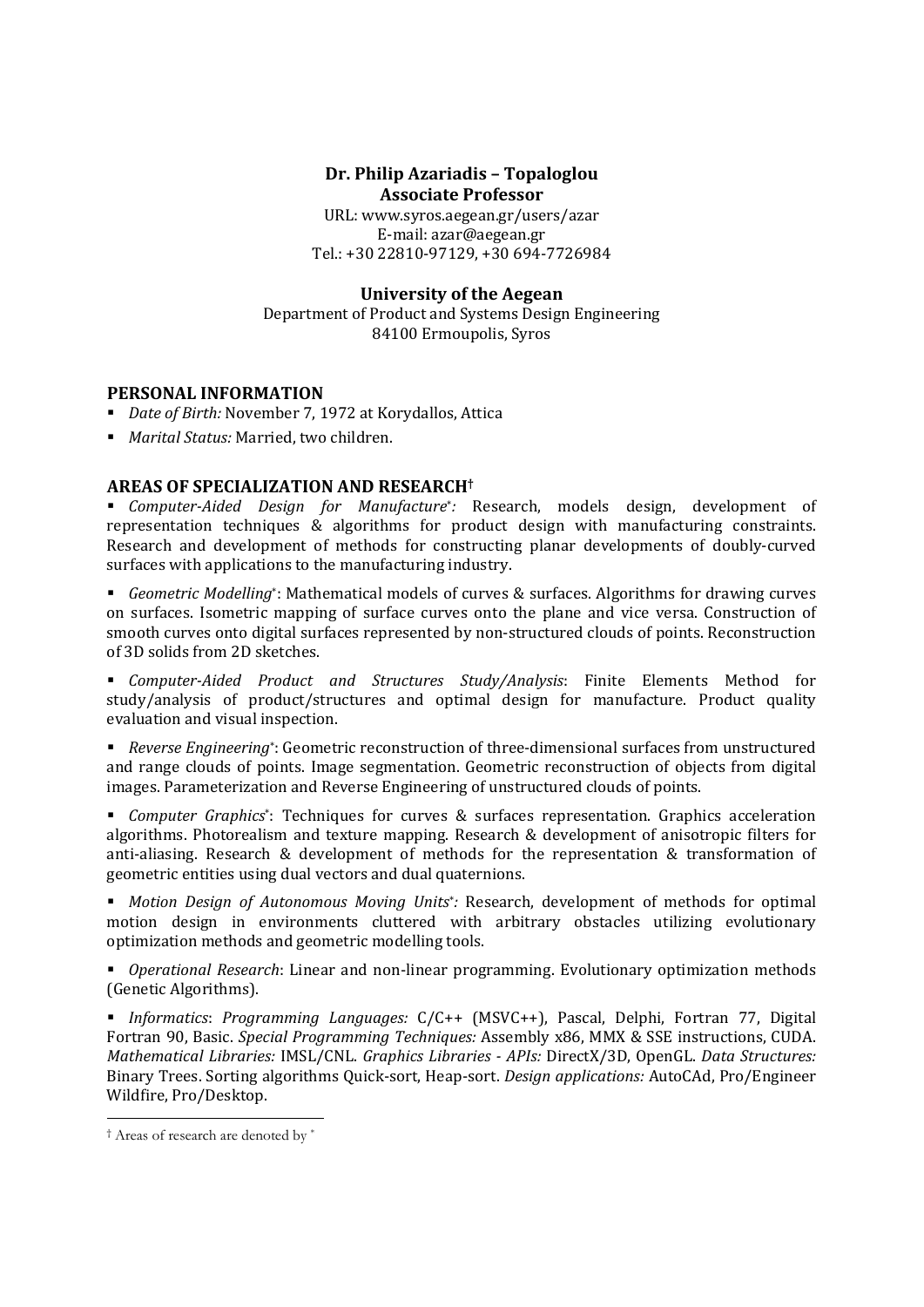## **EDUCATION**

- **1995‐** *Ph.D. in Mechanical & Aeronautical Engineering*
- **1999** Mechanical & Aeronautical Engineering Department, University of Patras Dissertation: "Development of Approximately isometric Mappings of Arbitrarily three-Dimensional Surfaces onto the Plane. Application in Computer Graphics". Supervisor: Prof. Nikos Aspragathos

**1990‐** *Mathematics Degree*

**1994** Department of Mathematics, University of Patras.

## **PROFESSIONAL EXPERIENCE**

**February 2002 – Today:** *University of the Aegean*

*Department:* Department of Product and Systems Design Engineering 

- September 1<sup>st</sup>, 2011 today: Associate Professor (Government gazette 620/30.08.2011)
- November 16, 2005 August 31, 2011: Assistant Professor (Government gazette 228/13.9.2005 & 501/02.07.2009)
- February 13, 2002 November 15, 2005: Instructor

*Undergraduate Courses:* 

- "Computer-Aided Design (K.5151)", Academic Years 2002-2012, Fall Semester.
- "Introduction to Computer-Aided Design (K.2401)", Academic Years 2002-2012, Fall Semester.
- "Computer Graphics (K.6151)", Academic Years 2002-2012, Spring Semester.

"Methods for Product & Systems Development (K.3201)", Academic Year 2002-2009, Spring Semester. 

- "Simulation (K.7452)". Academic Year 2008-2009, Fall Semester.
- "Engineering Drawing (K.4500)", Academic Year 2009-2012, Spring Semester.
- "Introduction to Computer-Aided Design (K.2400)", Academic Year 2001-2002, Spring Semester.
- "Mathematics II Exercises", Academic Year 2001-2002, Spring Semester.

*Post‐Graduate Courses:*

- «Introduction to Computer-Aided Design (CAD)», Academic Year 20010-2012, Fall Semester.
- « Computer-Aided Design and Analysis (CAD/CAE)», Academic Year 20010-2012, Spring Semester.
- «Computer-Aided Design (CAD)», Academic Year 2003-2010, Fall Semester.
- «Geometric Modeling (CAD)», Academic Year 2003-2010, Spring Semester.

## **May 2001 – December 2010:** *ELKEDE – Technology & Design Centre SA*

*About the Company*: ELKEDE – Technology & Design Centre SA was a multi-technological research institute and educational organisation with activities in: (a) Shoe Sector, (b) Leather-Tannery,  $(c)$ Textile, (d) Wood - Furniture, (e) Plastics (polymers), (f) Clothing.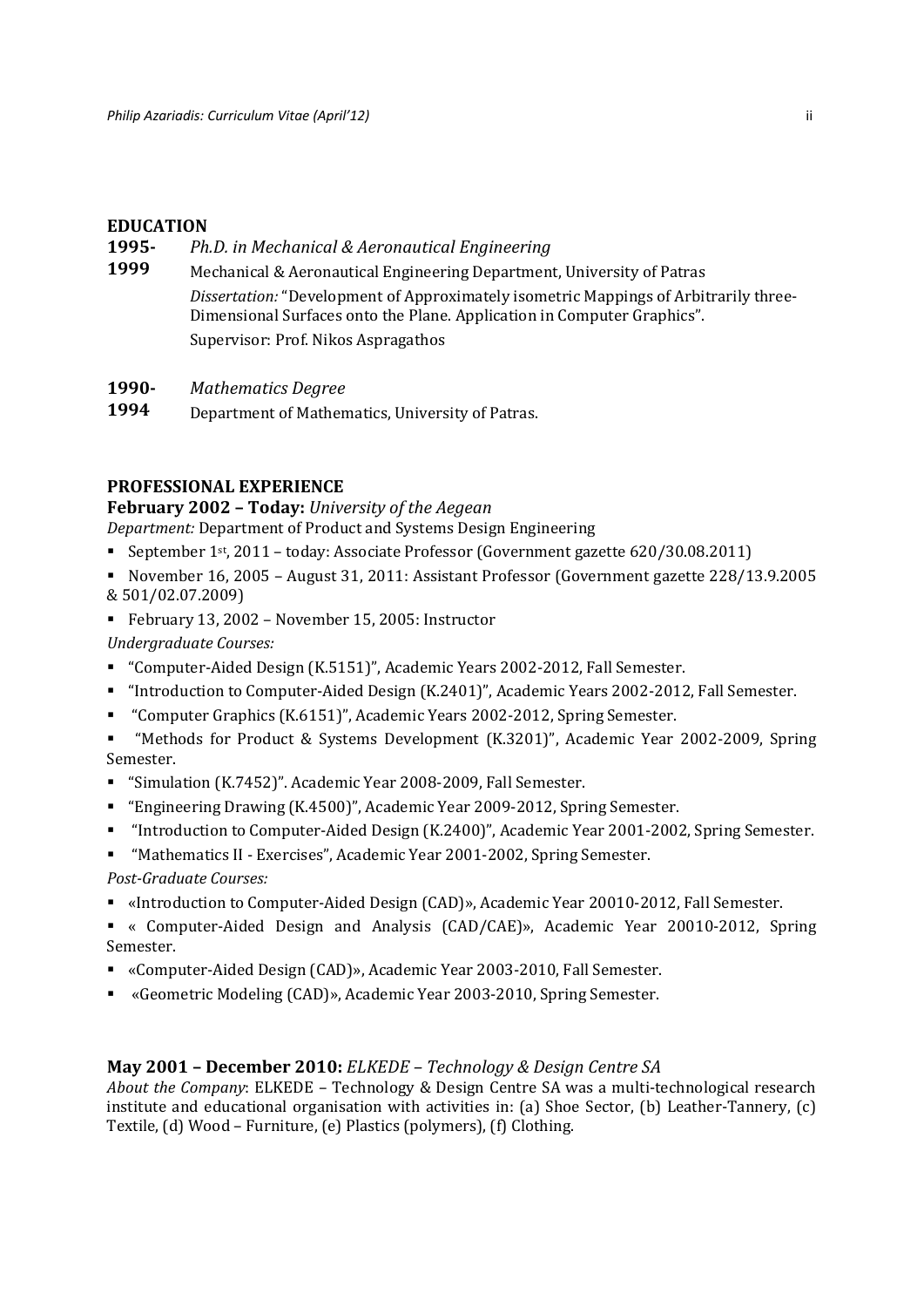### *Department:* Research & Technology

- Ully 2005 December 2010: Senior R&D Consultant, Project Manager (External Collaborator)
- May 2001 June 2005: Coordinator of the R&T Department

## **INDUSTRIAL RESEARCH & DEVELOPMENT OF COMMERCIAL SOFTWARE**

 **2001‐2010:** *Personal involvement in the implementation and/or preparation of National & European Research Projects through my collaboration with ELKEDE – Technology & Design Centre SA:*

- **2008-2011:** Knowledge Based Collaborative 3D Virtual Design dedicated to the Clothing & Leather/Footwear SMEs (ECO-TEX-DESIGN), FP7 (Greek project manager. Total budget: 4.2Μ Euro).
- **2010**-2012: Promotion of Environmental Legislation among European Footwear Industries (SHOELAW), LIFE08 ENV/E/000147 (Greek project manager. Total budget: 0.874M Euro).
- **2004-2008:** Custom, Environment, and Comfort made shoe (CEC-made-shoe), Integrated Project, FP6 (Greek project manager. Total budget: 19.135M Euro).
- **2003‐2008:** Intelligent Computer‐Aided Footwear Design (ICAFD), Eureka (Proposal author & project leader. Total budget: 2.3M Euro).
- **2003‐2008:** Support Infrastructure for Fast and Semi‐Customised Shoes Development (DNA-SIFAST), Eureka (Project leader. Total budget: 2.0M Euro).
- **2003-2005:** Intelligent & Multifunctional Rubber Compounds/Adhesives for the Shoe Industry (INNORUBBER), Co-operative Research, 6th Framework Programme (Greek project manager. Total budget: 1.22M Euro).
- **2002‐2003:** European Footwear Network for Electronic Trading 3 (EFNET‐3), 5th Framework Programme (Greek project manager. Total budget: 0.95M Euro).
- **2002-2004:** Microwave Sensors for Monitoring of Polyurethane Injection/Casting Moulding Processes in the Shoe Industry (MICROSHOE), CRAFT-1999-72356, CRAFT, 5th Framework Programme, (Greek project manager. Total budget: 0.94M Euro).
- **2002‐2005:** Improved Roughing with Integrated Sensor Technology (IRIST), GRD1‐2001‐ 40403. 5th Framework Programme (GROW) (Total budget: 3.13M Euro).
- **2000-2002:** Intersectorial Technology Transfer on Rapid Prototyping in the Toy and Shoe Industries (T-SHOE), IPS-1999-00027, RTT, 5th Framework Programme.
- **1995-2001:** National Industry Programme EPB Measure 3.1 (2nd Community Support Framework). Participation in the development of software for the strengthening of the infrastructure of Greek research institutes and SMEs.

## **1994 – Today:** *Development of Commercial Software through my collaboration with ELKEDE – Technology & Design Centre SA:*

- **ShoeSize:** Automatic calculation of real shoe size by measured data (2006-2007).
- **SmartShoe:** Integrated ERP software for the management and monitoring of the production process of a footwear company and the associated resources. *Head of the development team (2004‐ 2005).*

■ *Shoe Modeling 3D:* 3D Computer-aided footwear design system. *System design & development (1997‐2000).*

■ *Shoe Modeling 2D:* 2D Computer-aided footwear design system (pattern engineering). *System design & development (1997‐2003).*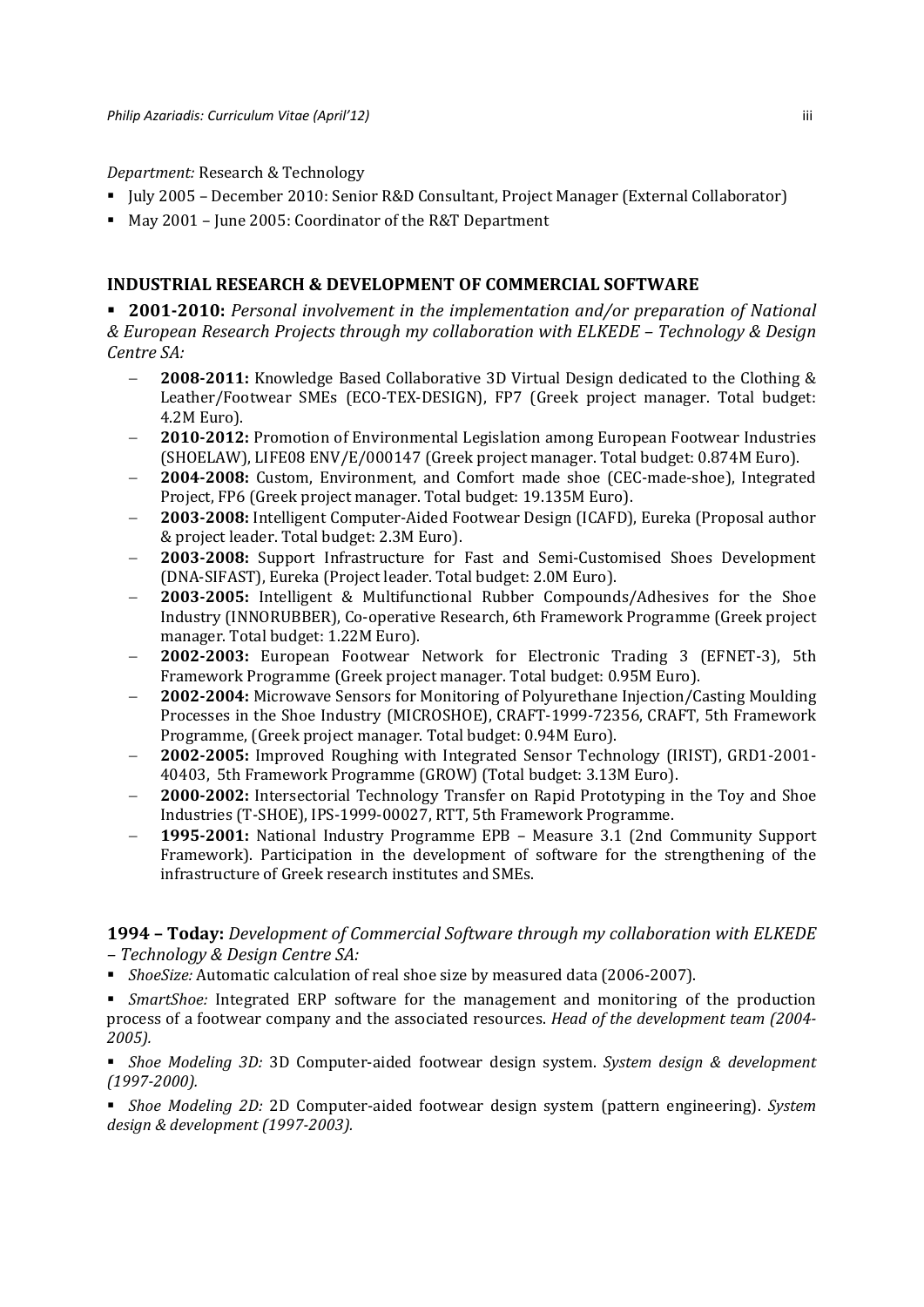**•** ShapesScan Pro: Application of Reverse Engineering for the recognition and geometric modeling of scanned patterns in digital images. *System design & development (1997‐2000).*

**F** ShoePLUS: A multimedia system for presenting shoe collections in the market. Head of the *development team* (2003). 

**MasterSoft:** Integrated PDM software for the management and monitoring of the production process of a footwear company. *Head of the development team 2002.*

 *AutoCOD:* Automated calculation of COD and BOD pollution in civil wastes. *System design & development (1998).*

## **ACADEMIC RESEARCH**

 *Basic/academic research in the fields:* Computer‐Aided Design, Geometric Modeling, Product Study/Analysis, Reverse Engineering, Computer Graphics, Motion Design.

#### **University of the Aegean, Department of Product & Systems Design Engineering**

■ **2012-2015:** Development of cost-effective and accurate computer-aided design and engineering (CAD/CAE) tools for the determination and optimization of footwear comfort parameters (OPT-SHOES). Research Program "Aristeia" (Main researcher. Budget: 0.3M Euro).

**2011:** Geometric modeling and photorealistic representation of a model of an ancient penteconter, R&D (Scientific Coordinator).

**2011:** Development of a floating pool light with remote control, Voucher Number: 79104403-05-000016 "Vouchers for SMEs" (Scientific Coordinator).

**2009-2012:** SMILIES: Small Mediterranean Insular Light Industries Enhancement and Support 1G-MED08-454 (Scientific Coordinator).

**2008:** Electronic Services for the Support of Traditional Folk Art, R&D Project funded by ELKEA (Scientific Coordinator).

**2007-2009**: A New Parametric CAD system for the Reconstruction of Traditional Jewellery, R&D Project funded by ELKA (Scientific Coordinator).

 **2005‐2008**: 3D Graphics search and retrieval, PENED 20 03 E520 (Researcher, S.C.: Demokritos). 

**2004-2008:** A modern 2D/3D CAD system for apparel design, R&D Project funded by ELKEDE (Researcher, S.C.: Assoc. Prof. N. Sapidis).

**2003-2008:** Visual Environment for Furniture Presentation, R&D Project funded by ELKEDE (Researcher, S.C.: Assoc. Prof. N. Sapidis).

**2003-2005:** Integrated Environment for Collaborative Design of Product and Processes through 3D Human Models, Concerted Programme For Electronic Business, Operational Programme «Information Society» Axis 3 - Measure 3.3 (Researcher, S.C.: Dept. of Mechanical Engineering and Aeronautics, U of Patras).

■ **2003-2005:** Information Management and Exchange in Network-Centric Product Design: Modeling Component Knowledge in Design Repositories, Bilateral R&T Programme Greek-France 2003-2005, (Researcher, S.C.: Assoc. Prof. N. Sapidis).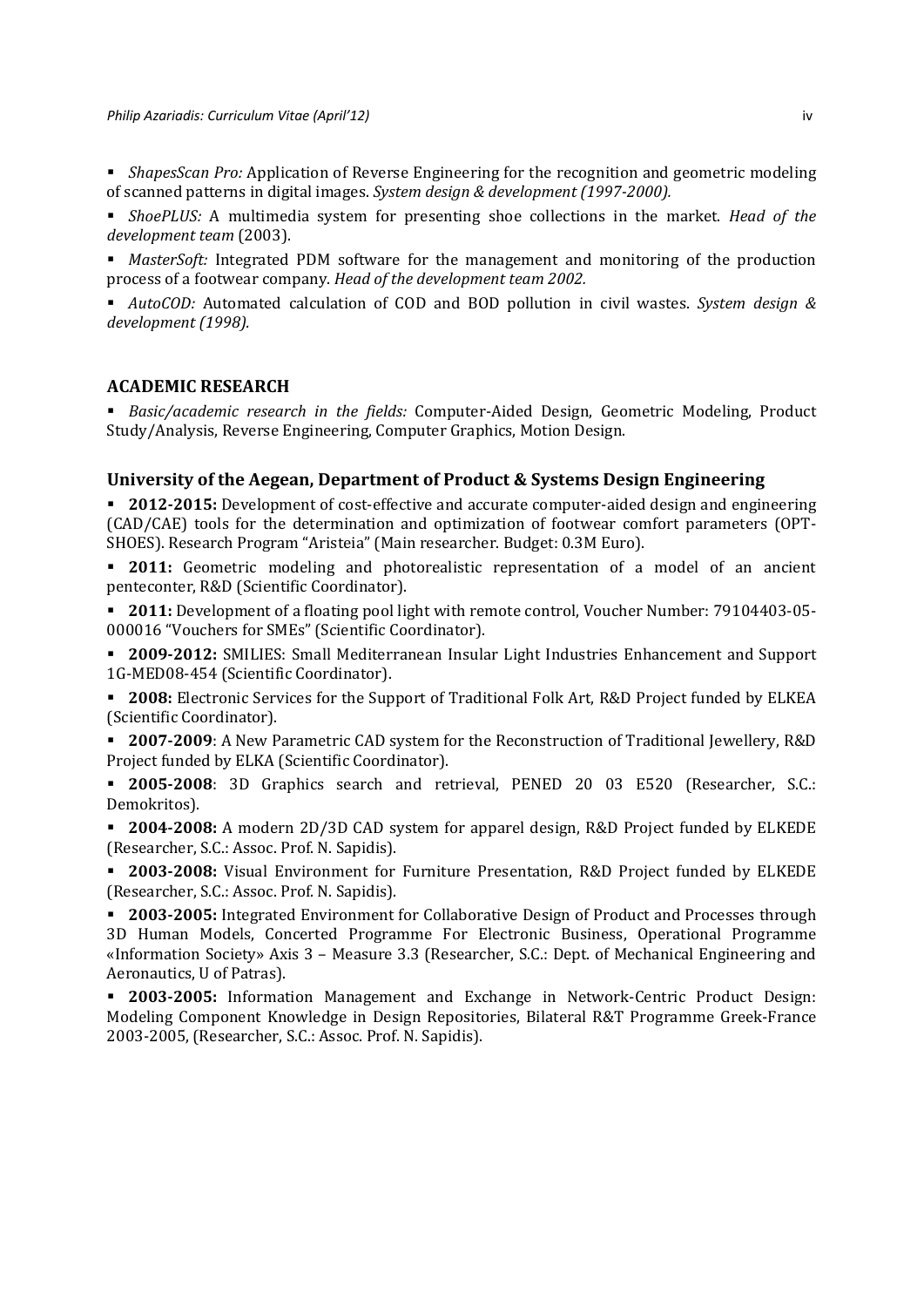## **University of Patras, Department of Mechanical & Aeronautical Engineering**

**2003-2006:** *Post Doc researcher* (and author of the research proposal) in the Research Project "Optimal robot motion design based on Computational Geometry", Basic Research Programme "K. Karatheodoris", University of Patras, 2003

**1997-2000:** *Main Researcher* (and author of the research proposal) in the Research Project: "Development of an Integrated Package for Computer-Aided Footwear Design and Manufacture", **ELKEDE, 1997.** 

**1995-1997:** Main Researcher in the National Research Project: "Algorithms for Approximate Design of Planar Developments of Arbitrary Surfaces. Application in CAD", PENED 91, 482.

- **1995‐1999:** Ph.D. dissertation.
- **1995-2003:** Member of the *Robotics Research Group* (Prof. N. Aspragathos).

## **FURTHER ACADEMIC TEACHING EXPERIENCE**

# **2002 – 2003: Mathematics Department, Graduate Studies Programme –University of Patras**

- "Computer-Aided Industrial Design I", Fall Semester.
- "Computer-Aided Industrial Design II", Spring Semester.

### **1995– 2000: Mechanical Engineering & Aeronautics Department, University of Patras**

■ Tutor of laboratory courses "Electrical Circuits and Machines I" with main instructor Prof. N. Aspragathos. *Academic Years 1995‐99.*

**Tutor** of laboratory courses "Mechanical Design" with main instructor Assoc. Prof. Ch. Papadolpoulos. *Academic Years 1995‐99.*

Tutor of exercises for the course "Robotics" with main instructor Prof. N. Aspragathos. *Academic Years 1997‐99.*

■ Lecture at the graduate course "Special Issues on Robotics" with main instructor Prof. N. Aspragathos. *Three hours lecture at the Spring Semester at the Academic Yeas 1998‐99.* **Subject:** "Representation and Transformation of Geometric Entities Using Dual Unit Vectors and Dual Unit Quaternions". 

■ EPEAEK-Action 3.4.c: Continuous Vocational Training Program, "Computer-Aided Product Design. CAD/CAM", Scientific Supervisor: Assoc. Prof. Ch. Papadopoulos. *Twenty five hours seminars to professionals of different specialties (University Graduates). October 1997.*

## **NON‐ACADEMIC TEACHING EXPERIENCE**

## **1995 – 1998: ΙΕΚ Computer Practica – Patras**

**Pesigning** with *AutoCAD*: Courses – seminars on designing with AutoCAD in small groups (up to six students) composed mainly of Architects, Civil Engineers, Mechanical Engineers. More than 20 seminars have been completed (duration of each seminar: 20-25 hours).

- Seminars on software applications and operating systems.
- Seminars on designing with AutoCAD to Engineers of the Frygorex Company (November 1997).

## **2001 – 2010: KEK ELKEDE**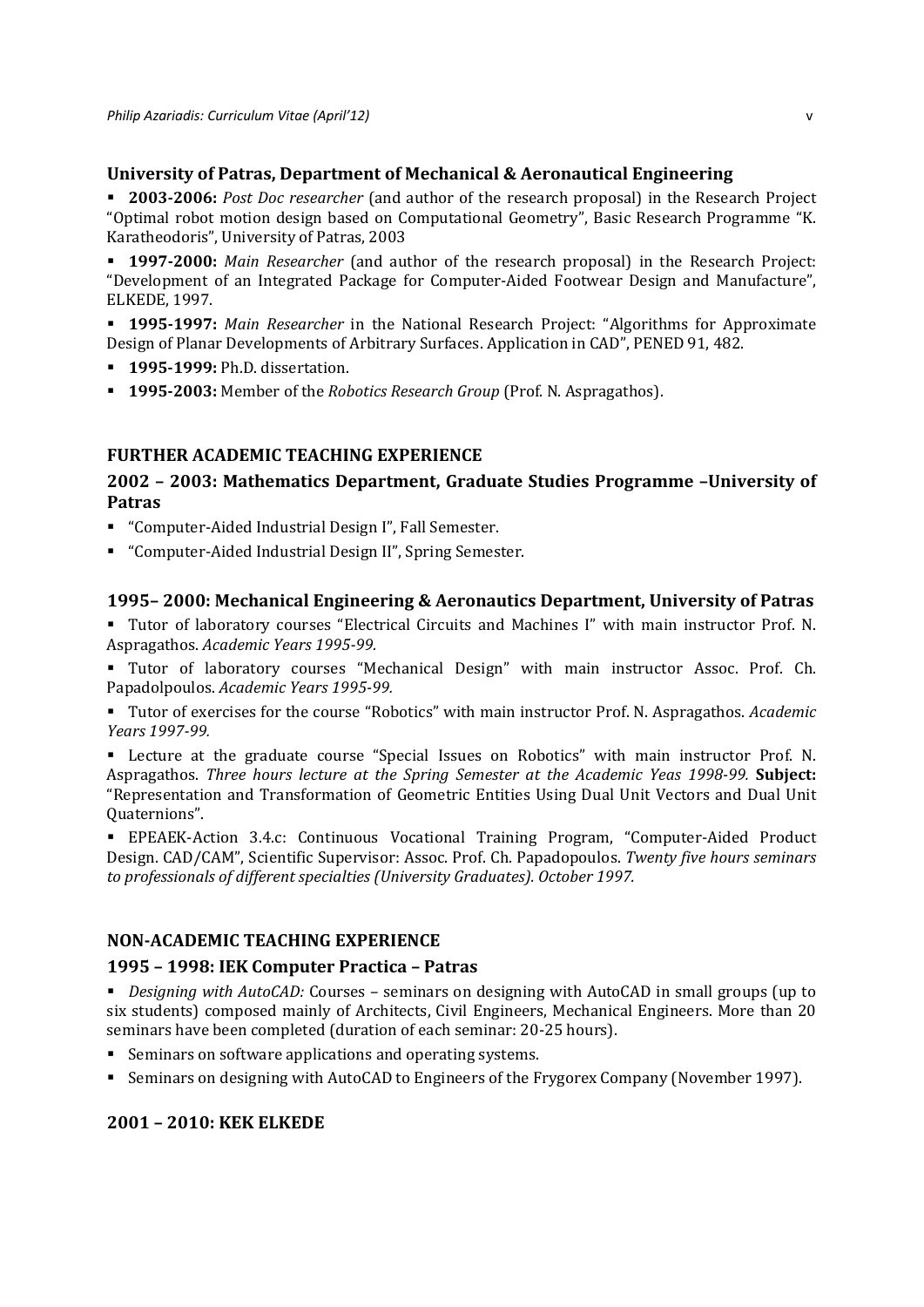#### *Philip Azariadis: Curriculum Vitae (April'12)* vi

• Seminars under the vocational training programme "Vocational training and technology transfer in SMEs and VSEs of the leather, plastics, wood-furniture and textile-finishing sectors", Concerned Business Programme for Competitiveness, Measure 8.2-8.2.4 (2002).

Several seminars and lectures on the utilization of advanced CAD/CAM technologies for product design and manufacture.

■ Inter-enterprise seminars on advanced CAD/CAM technologies.

# **SCIENTIFIC & PROFESSIONAL ACTIVITIES**

# **Referee for the International Scientific Journals (20)**

- Computer-Aided Design
- Computer-Aided Geometric Design
- Computer-Aided Design & Applications
- Engineering With Computers
- The Visual Computer
- Computer Graphics Forum
- International Journal of Product Development
- **Graphical Models**
- **Information Sciences**
- International Iournal of Computer Applications in Technology
- **International Journal of Computer Vision**
- Computers & Electronics
- Mathematical Problems in Engineering
- Simulation Modelling Practice and Theory
- Journal Sensors
- 3D Research
- Iournal of the International Measurement Confederation
- **Mechatronics**
- Hybrid Intelligent Systems: Concepts & Applications
- International Journal On Advances in Software

# **Referee for the International Scientific Publication (1)**

■ Shape Analysis and Structuring, Editors: Leila De Floriani, Michela Spagnuolo, Springer-Verlag

# **Referee for the International Scientific Conferences (21)**

- 12th International CAD/Graphics 2011 conference, Jinan, China, on September 15-17, 2011.
- CAD'11, The 2011 International CAD Conference and Exhibition, Taipei, Taiwan, June 27-30.
- The 15th World Multi-Conference on Systemics, Cybernetics and Informatics: WMSCI 2011, July 19-22, 2011, Orlando, Florida, USA.
- CGI'10, Computer Graphics International 2010, Singapore, June 9-11.
- The 14th World Multi-Conference on Systemics , Cybernetics And Informatics, June 29th July 2nd, 2010 - Orlando, Florida, USA.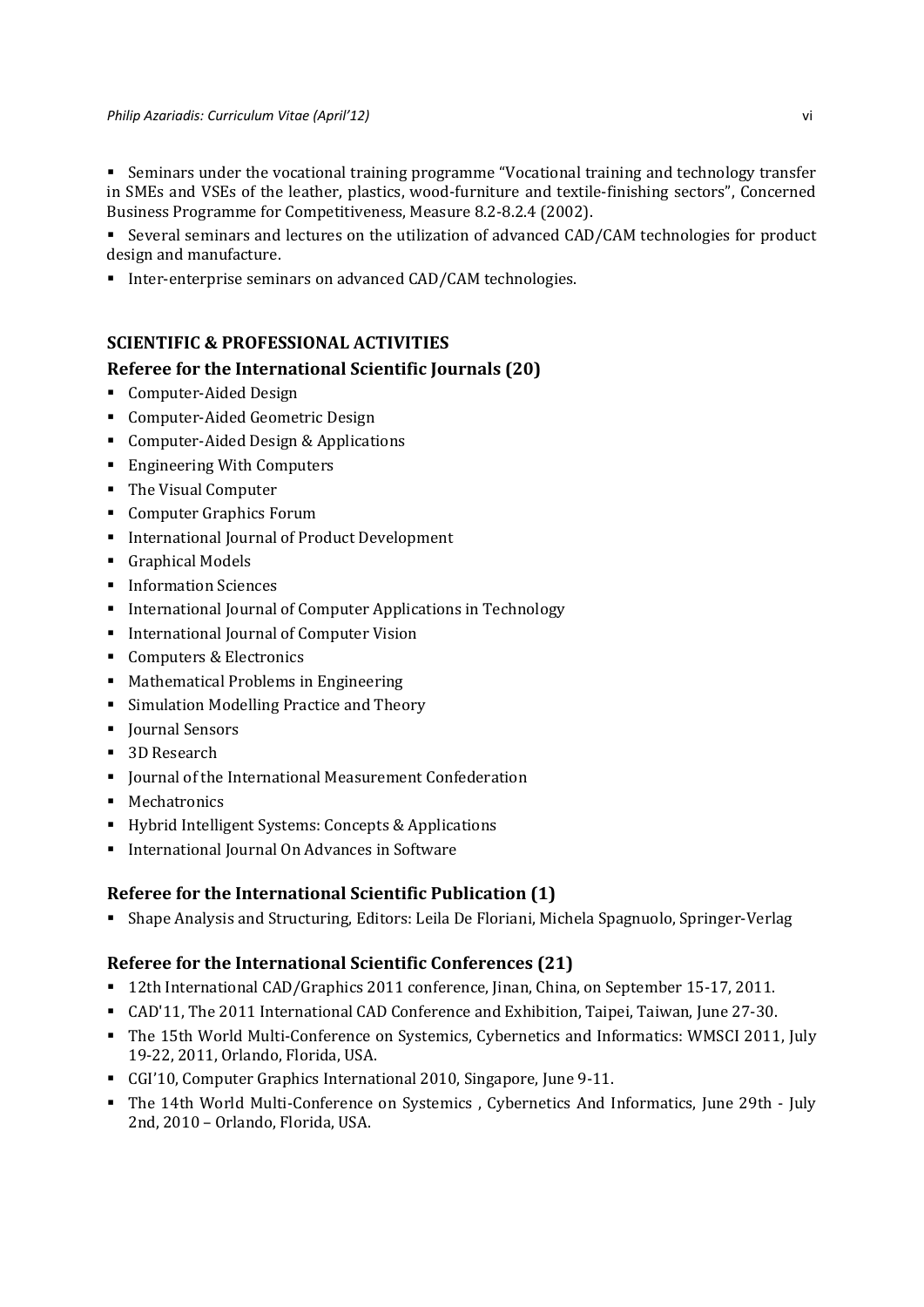- CAD'10, The 2010 International CAD Conference and Exhibition, Dubai, United Arab Emirates, June 21‐25.
- SYROCO 2009: 9th International IFAC Symposium on Robot Control, Nagaragawa Convention Center, Gifu, Japan, September 9-12, 2009.
- 17th Mediterranean Conference on Control and Automation, June 24-26, 2009, Thessaloniki, Greece.
- ReMAR 2009: The ASME/IFToMM International Conference on Reconfigurable Mechanisms and Robots, London, June 22-24, United Kingdom.
- Computer Graphics, Imaging and Visualization, 25, 26 28 July 2006, Sydney, Australia.
- The 6th international conference on Computer-Aided Industrial Design & Conceptual Design (CAID&CD 2005), Delft University of Technology, May 29 - June 1, 2005.
- International Conference Computer Graphics, Imaging and Vision, CGIV05, 26– 29 July 2005, Chinese Academy of Sciences, Beijing, China.
- Eurographics 2004, Grenoble (France), August 30 to September 3.
- International CAD Conference and Exhibition (CAD'04), May 24-28, 2004, Dusit Resort, Pattaya Beach, THAILAND.
- The 9th ACM Symposium on Solid Modeling and Applications 2004 (SM'04), Genova, Italy, June 9-11, 2004.
- The 7th World Multi-Conference on Systemics, Cybernetics and Informatics, SCI 2003, July 27 -30, 2003, Orlando, Florida, USA.
- International Conference on Geometric Modeling & Graphics, GMAG03, JULY 16-18, 2003, London, UK.
- The 8th ACM Symposium on Solid Modeling & Applications 2003, June 16-20, 2003, University of Washington, Seattle, WA.
- The 11-th International Conference in Central Europe on Computer Graphics, Visualization and Computer Vision 2003, WSCG'03, February 3 - 7, 2003.
- The 7th ACM Symposium on Solid Modeling & Applications 2002, Saarbrücken, Germany.
- The 5th World Multi-Conference on Systemics, Cybernetics and Informatics, SCI 2001, July 22-25, 2001, Orlando, Florida USA.

## **Referee for the Research Funding Organizations (3)**

- The French National Research Agency (http://www.agence-nationale-recherche.fr).
- Austrian Science Fund (FWF www.fwf.ac.at/en/).
- University of Patras, "K. Karatheodoris" Research Program.

## **Personal Invitations for Presentation in International Conferences or Workshops (6)**

- Collaborative Conference on 3D Research (CC3DR), June 25 June 29, 2012, Seoul, South Korea
- Symposium on Geometry: From Science to Applications, TEI of Piraeus, 1-2 June 2012.
- **Dagstuhl Seminar 05221: Geometric Modeling, International Conference and Research Center for** Computer Science, Schloss Dagstuhl, Germany, May 29- June 03, 2005.
- CNRS Geometric Modeling Workshop (GTMG'2004), Lyon, France, 10-11 March 2004.
- 3D Scanning and Virtual Try-On Systems, EURASIA-TEX Project, Athens, Greece, November 24th  $-25th$ , 2003.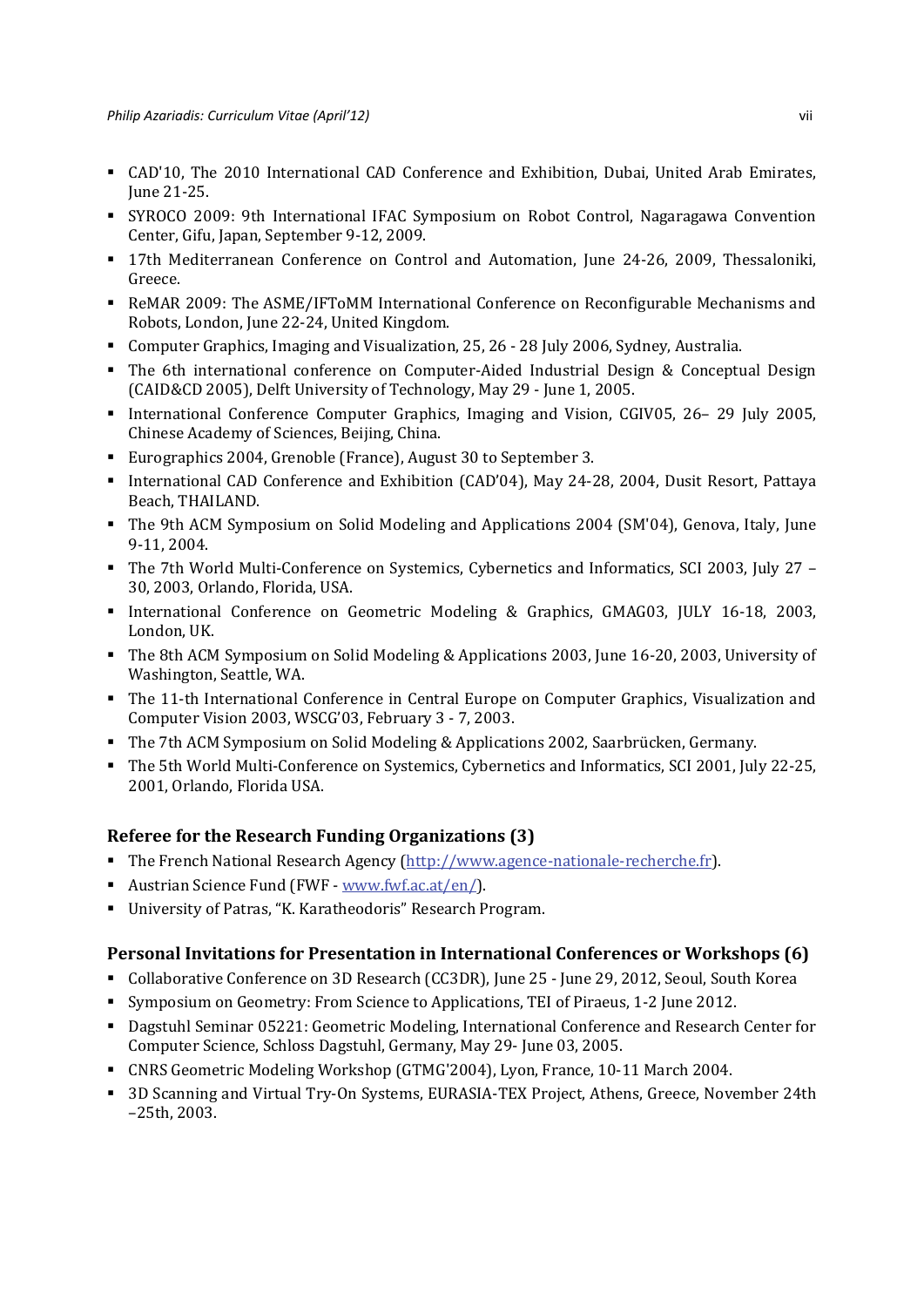■ XIV International Technical Footwear Congress, UITIC, Budapest, Hungary, 10-12 October 2002.

# **MEMBER OF INTERNATIONAL EDITORIAL REVIEW BOARDS (3)**

- The Journal of Convergence (JoC)
- **I** Journal Sensors
- International Iournal on Advances in Software

# **MEMBER OF INTERNATIONAL CONFERENCE PROGRAM COMMITTEES (35)**

- International Conference on Health Informatics HEALTHINF 2013, 11-14 February, 2013, Barcelona, Spain (http://www.healthinf.biostec.org/).
- Applied Computing 2012, Plaza de Cibeles,  $19 21$  October, Madrid, Spain.
- The 2012 International Workshop on Web and Multimedia Services (WMS-12), Jeju, Korea, November 22-25, 2012.
- NBiS 2012 The 15th International Conference on Network-Based Information Systems, Melbourne, Australia, September 26 - 28, 2012.
- ADM 2012 International Workshop on Advances in Data Management, 3 5 August 2012, Chennai, India.
- FSKD'12 9th International Conference on Fuzzy Systems and Knowledge Discovery, 29-31 May 2012, in Chongqing, China.
- SERA 2012 10th International Conference on Software Engineering Research, Management and Applications, Kunming, Yunnan Province, China, April 16th-18th, 2012.
- **11th IEEE/ACIS International Conference on Computer and Information Science, Shanghai,** China, May 30th - June 1st 2012.
- CAD'12 Jun 11-14, 2012 Marriott Gateway on the Falls, Niagara Falls, Canada (http://www.cadconferences.com/)
- The 2011 International Workshop on Web and Multimedia Services (WMS-11), Jeju, Korea, December 12-15, 2011 (http://web.ftrai.org/wms2011/)
- International Conference on Health Informatics HEALTHINF 2012, 1-4 February, 2012, Vilamoura, Algarve, Portugal (http://www.healthinf.biostec.org/).
- IADIS International Applied Computing 2011 (AC 2011), Rio de Janeiro, Brazil (http://www.computing‐conf.org/)
- **10th IEEE/ACIS International Conference on Computer and Information Science (ICIS 2011).**
- **1st ACIS International Conference on Computers, Networks, Systems and Industrial Engineering** (CNSI 2011).
- IMMM 2011, The First International Conference on Advances in Information Mining and Management, July 17-22, 2011, Bournemouth, UK (http://www.iaria.org/conferences2011/IMMM11.html).
- Eurographics Workshop on 3D Object Retrieval, April 10, 2011, Llandudno, UK (http://www.global‐edge.titech.ac.jp/3dor2011/).
- International Workshop on 3D Object Retrieval, 25-29 October 2010, Firenze, Italy (http://wwwrech.telecom‐lille1.eu/acm3dor/index.html).
- International Conference on Health Informatics HEALTHINF 2011, 26-29 Ianuary, 2011, Rome, Italy (http://www.healthinf.biostec.org/).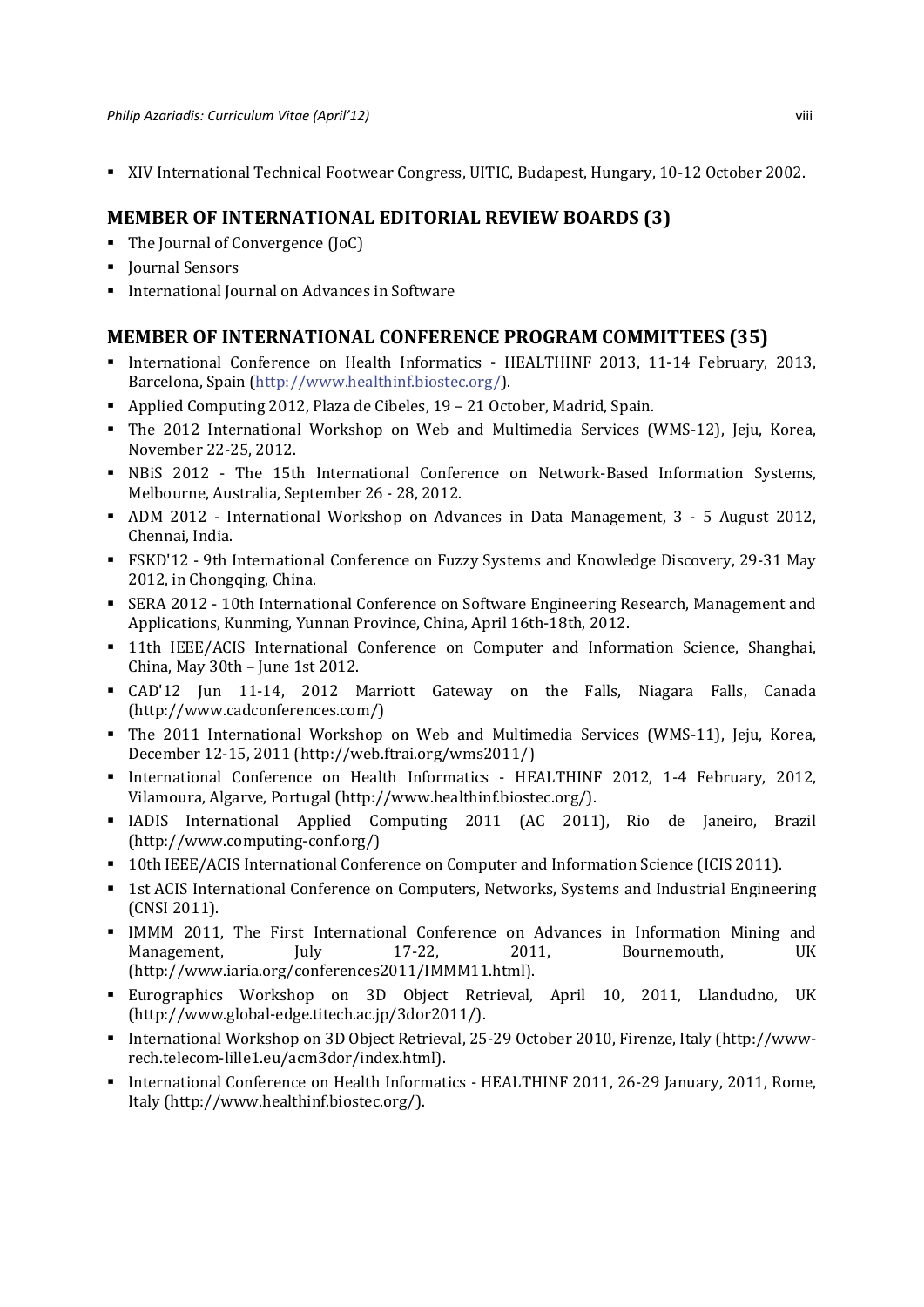- IADIS International Conference Applied Computing, AC 2010, Germany (http://www.computingconf.org/topics.asp).
- Eurographics 2010 Workshop on 3D object retrieval, May 2, Sweden (http://www-rech.telecomlille1.eu/3dor/index.html).
- FSKD'10, 7th International Conference on Fuzzy Systems and Knowledge Discovery (http://icncfskd2010.ytu.edu.cn/).
- ICNC'10, 6th International Conference on Natural Computation (http://icncfskd2010.ytu.edu.cn/).
- IADIS International Conference Applied Computing 2009 (http://www.computing-conf.org/).
- **Eurographics 2009 Workshop on 3D object retrieval (http://3DOR.ge.imati.cnr.it).**
- **10th ACIS International Conference on Software Engineering, Artificial Intelligence, Networking,** and Parallel/Distributed Computing, SNPD 2009.
- SERA 2009 7th ACIS International Conference on Software Engineering Research, Management and Applications (http://acis.cps.cmich.edu:8080/SERA2009/index.html).
- ICSTC 2009 International Computer Science and Technology Conference (San Diego, June 30-July 1, 2009).
- 8th IEEE/ACIS International Conference on Computer and Information Science 2009.
- Eurographics 2008 Workshop on 3D object retrieval (http://www.ics.forth.gr/eg2008/venue.html).
- ICIS 2008: International Conference on Intelligent Systems, Bangkok, Thailand, December 07-09, 2008 (http://www.waset.org/icis08/).
- IADIS International Conference Applied Computing 2008 (http://www.computing-conf.org/).
- IADIS International Conference Applied Computing 2007 (http://www.computing-conf.org/).
- **8th ACIS International Conference on Software Engineering, Artificial Intelligence, Networking,** and Parallel/Distributed Computing (SNPD2007) (http://www.acisinternational.org/).
- 3rd ACIS International Workshop on Self-Assembling Wireless Networks (SAWN2007) (http://www.acisinternational.org/).
- **•** 20th ISCA International Conference on Computer Applications in Industry and Engineering (CAINE 2007).

# **COMMITEES ‐ ADMINISTRATION**

- Oct.07-today: Associate Member of the Research Council of the University of the Aegean.
- February 2011 today: Member of the Financial Council of the University of the Aegean.
- February  $2011$  today: Member of the Research Committee of the DPSD Engineering.
- If March 2012 today: Member of the Programming and Development Committee of the DPSD Engineering.

# **PUBLICATIONS**

## **International Scientific Journals**

**[A1]** Azariadis P., Aspragathos N., Design of Plane Patterns of Doubly Curved Surfaces, Computer-Aided Design, 1997, 29(10), 675-685.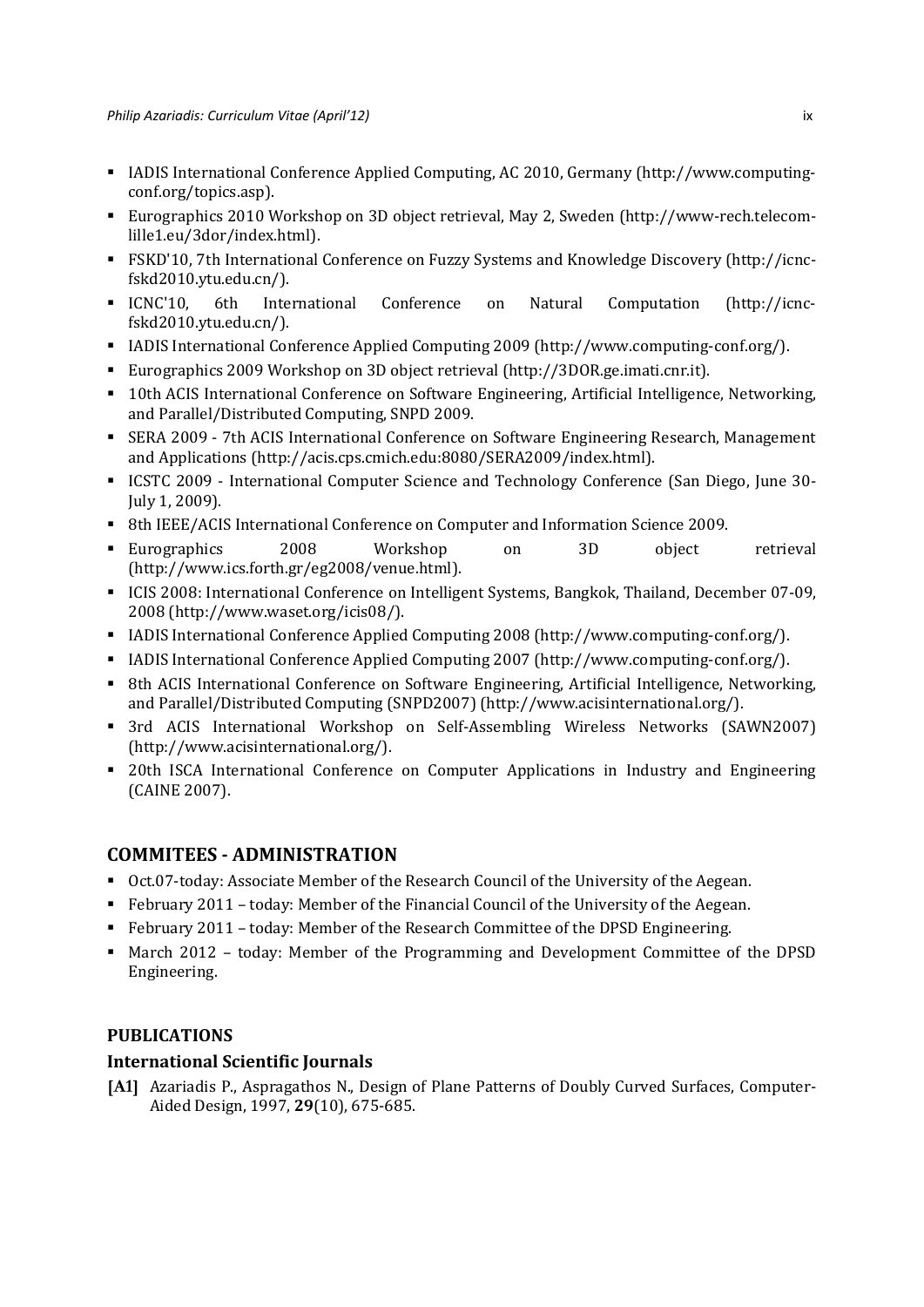- **[A2]** Azariadis P., Aspragathos N., On Using Planar Developments to Perform Texture Mapping on Arbitrarily Curved Surfaces, Computers & Graphics, 2000, 24, 539-554.
- **[Α3]** Azariadis P., Aspragathos N., Computer Graphics Representation And Transformation Of Geometric Entities Using Dual Unit Vectors And Line Transformations, Computers & Graphics, 2001, 25, 195‐209.
- **[A4]** Azariadis P., Aspragathos N., Geodesic Curvature Preservation in Surface Flattening Through Constrained Global Optimization, Computer-Aided Design, 2001, 33(8), 581-591.
- **[A5]** Azariadis P., Nearchou A., Aspragathos N., An evolutionary algorithm for generating planar developments of arbitrarily curved surfaces, Computers in Industry, 2002, 47(3), 357-368.
- **[A6]** Azariadis P., Parameterization of clouds of unorganized points using dynamic base surfaces, Computer‐Aided Design, 2004, **36**(7), 607‐623.
- **[A<sub>7</sub>]** Azariadis P., Sapidis N., Planar Development of Free-Form Surfaces: Quality Evaluation and Visual Inspection, Computing, 2004, **72**(1‐2), 13‐27.
- **[A8]** Azariadis P., Sapidis N., Drawing Curves onto a Cloud of Points for Point-Based Modelling, Computer-Aided Design, 2005, 37(1), 109-122 (Ranked #19 within journal Top25 Hottest Articles Oct‐Dec'04).
- **[A9]** Azariadis P., Aspragathos N., Obstacle Representation by Bump-Surfaces for Optimal Path– Planning, Robotics and Autonomous Systems, 2005, 51(2-3), 129-150 (Ranked #6 within journal Top25 Hottest Articles April-June'05).
- **[A<sub>10</sub>]** Sapidis N., Kyratzi S., Azariadis P., Improved computational tools for concept development based on sketches and advanced CAD technologies, Computer-Aided Design and Applications, 2005, **2**(6), 707‐716.
- **[A11]** Xidias E., Azariadis P., Aspragathos N., Energy-Minimizing Motion Design for Nonholonomic Robots Amidst Moving Obstacles, Computer-Aided Design and Applications, 3(1-4), 2006, 165‐174.
- **[A<sub>12]</sub>** Azariadis P., Sapidis N., Efficient parameterization of 3D point-sets using recursive dynamic base surfaces, LNCS Vol. 3746 (10th Panhellenic Conference on Informatics - PCI 2005), 2005, 296‐306.
- **[A13]** Xidias E., Azariadis P., Aspragathos N., Two Dimensional Motion Planning for Nonholonomic Robots Using the Bump-Surfaces Concept, Computing (Springer), 2007, 79(2-4), 109-118.
- **[A<sub>14]</sub>** Agathos A., Pratikakis I., Perantonis S., Sapidis N., Azariadis P., 3D Mesh Segmentation Methodologies for CAD applications, Computer-Aided Design and Applications, 2007, 4(6), 827‐842.
- [A15] Azariadis P., Moulianitis V., Alemany S., Olaso J., de Jong P., van der Zande M., Brands D., Virtual Shoe Test Bed: A Computer-Aided Engineering Tool For Supporting Shoe Design, Computer-Aided Design and Applications, 2007, **4**(6), 741‐750.
- **[Α16]**Azariadis P., Sapidis N., Product Design Using Point‐Cloud Surfaces: A Recursive Subdivision Technique for Point Parameterization, Computers in Industry, 2007, Vol.58, 832-843.
- **[Α17]**Mpampa M., Azariadis P., Sapidis N., A new methodology for the development of sizing systems for the mass customization of garments, International Journal of Clothing Science and Technology(IJCST), 2010, 22(1), 49-68.
- **[A18]** Xidias E., Azariadis P., Aspragathos N., Path Planning of Holonomic and Non-Holonomic Robots Using Bump-Surfaces, Computer-Aided Design and Applications, 2008, **5**(1-4), 497– 507.
- **[A19]** Azariadis P., Olaso J., Moulianitis V., Alemany S., González J-C, de Jong P., Dunias P., van der Zande M., Brands D., An Innovative Virtual-Engineering System for Supporting Integrated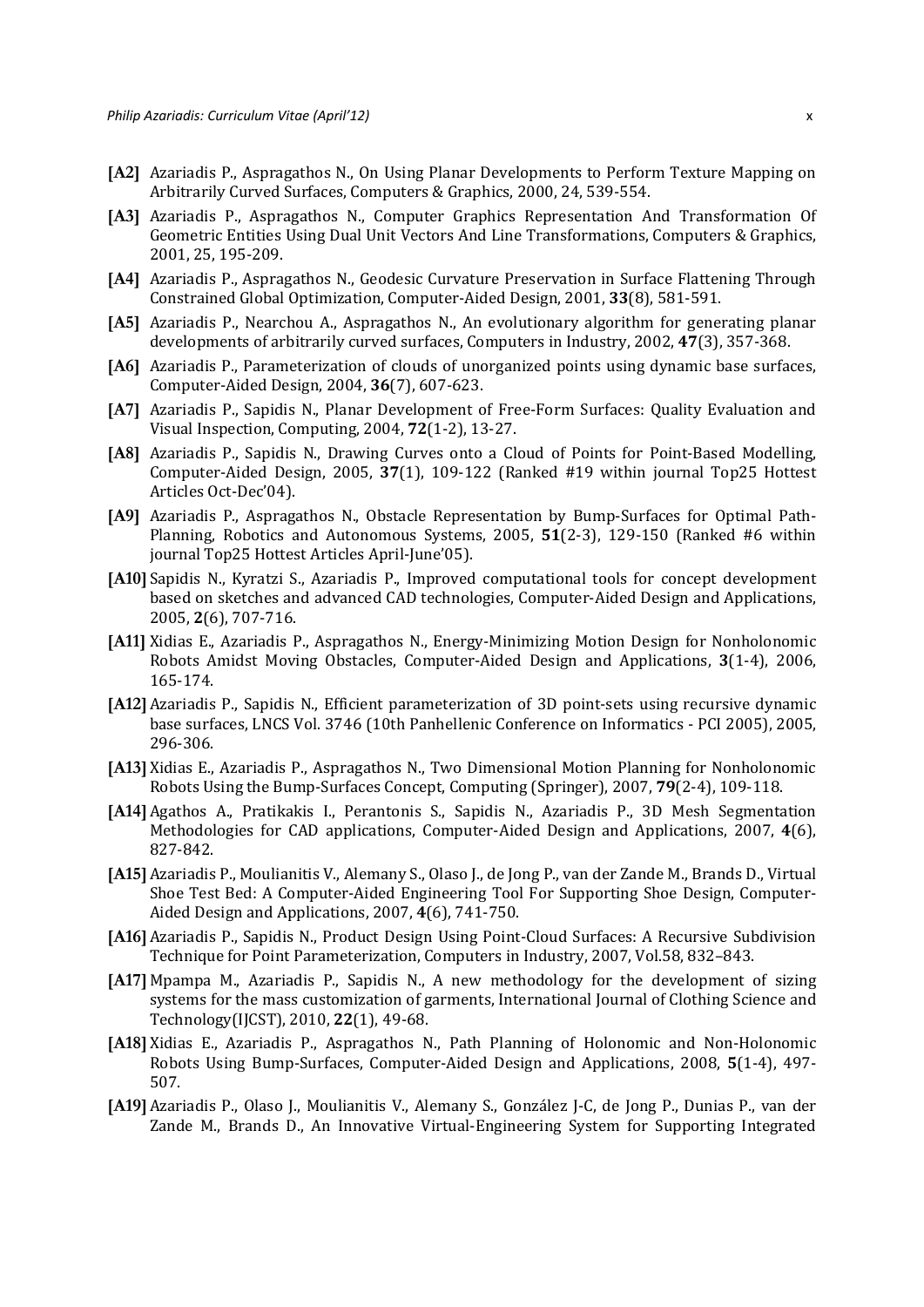Footwear Design, International Journal of Intelligent Engineering Informatics (IJIEI), 2010,  $1(1)$ , 53-74.

- **[Α20]**Agathos A., Pratikakis I., Papadakis P., Perantonis S., Azariadis P., Sapidis N., 3D Articulated Object Retrieval using a graph-based representation, The Visual Computer,  $2010$ ,  $26: 1301$ – 1319 doi:10.1007/s00371‐010‐0523‐1.
- **[Α21]**Xidias E., Azariadis P., Mission Design for a Group of Autonomous Guided Vehicles, Robotics and Autonomous Systems, doi:10.1016/j.robot.2010.10.003, 59 (2011) 34-43.
- **[Α22]**Kyratzi S., Azariadis P., Sapidis S., Realizability of a Sketch: An Algorithmic Implementation of the Cross-Section Criterion, Computer-Aided Design and Applications, 2011, 8(5), 665-679.
- **[Α23]**Stamati V., Antonopoulos G., Azariadis Ph., Fudos I., A Parametric Feature‐based Approach to Reconstructing Traditional Filigree Jewelry, Computer-Aided Design, 2011, 43: 1814-1828.

## **Chapters in Books**

- **[B1]** Azariadis P. and Sapidis N., Planar Development of Digital Free-Form Surfaces, in *Advances* in *Geometric Modeling, John Wiley, Editor: M. Sarfraz, ISBN: 0‐470‐85937‐7, 2003.*
- **[B2]** Xidias E., Aspragathos N., Azariadis P., Mission planning of mobile robots and manipulators for service applications, Service Robots and Robotics: Design and Application, IGI Global, to appear.
- **[B3]** Azariadis P., Computer‐Aided Engineering in Footwear Design: a review, in *The Science of Footwear*, *Editor Prof. Ravi Goonetilleke*, Taylor & Francis Group, to appear.

## **Conference Proceedings with Referees**

- **[C1]** Azariadis P., Aspragathos N., Tools for Designing and Engineering the Plane Patterns of Doubly Curved Surfaces, Proc. of CADEX 1996, Linz, Austria, IEEE CS Press, Sept. 9-11, 48-56.
- **[C2]** Azariadis P., Aspragathos N., Surface Flattening Based on Constraint Global Optimization, WSCG 2000, Plzen - Bory, Czech Republic, Journal of WSCG, Vol. I, 68-75.
- **[C3]** Azariadis P., Sapidis N., Development of Curves onto a point-cloud for digital product design, Proc. of the 1st Greek Conference of Mechanical & Electrical Engineers, Athens, March 28-30, 2005, pp.81.
- **[C4]** Azariadis P., Sapidis N., Product Design Using Point-Cloud Surfaces, Proc. of the 6th international conference on Computer-Aided Industrial Design & Conceptual Design  $(CAID&CD 2005)$ , Delft University of Technology, May 29 - June 1, 2005, pp. 231-236.
- **[C5]** Azariadis P., Sapidis N., Planar developments of free-form surfaces: methods evaluation and visualization of the results, Proc. of the 2nd Greek Conference of Mechanical & Electrical Engineers, Athens, May 17-19, 2007.
- **[C6]** Xanthopoulos N., Azariadis P., Development of a method for specifying inner dimensions in footwear, 2nd National Conference on Metrology (www.metrologia2007.gr), Thessalonica, Oct'07.
- **[C7]** Vosinakis S., Azariadis P., Sapidis N., A Virtual Reality Environment Supporting the Design and Evaluation of Interior Spaces, Proc. Of the 4th INTUITION International Conference  $\&$ Workshop (http://www.intuition2007.org), Athens, Oct'07, pp.43-51.
- **[C8]** Agathos A., Pratikakis I., Papadakis P., Perantonis S., Azariadis P., Sapidis N., Retrieval of 3D Articulated Objects using a graph-based representation, Eurographics Workshop on 3D Object Retrieval (2009), to appear.